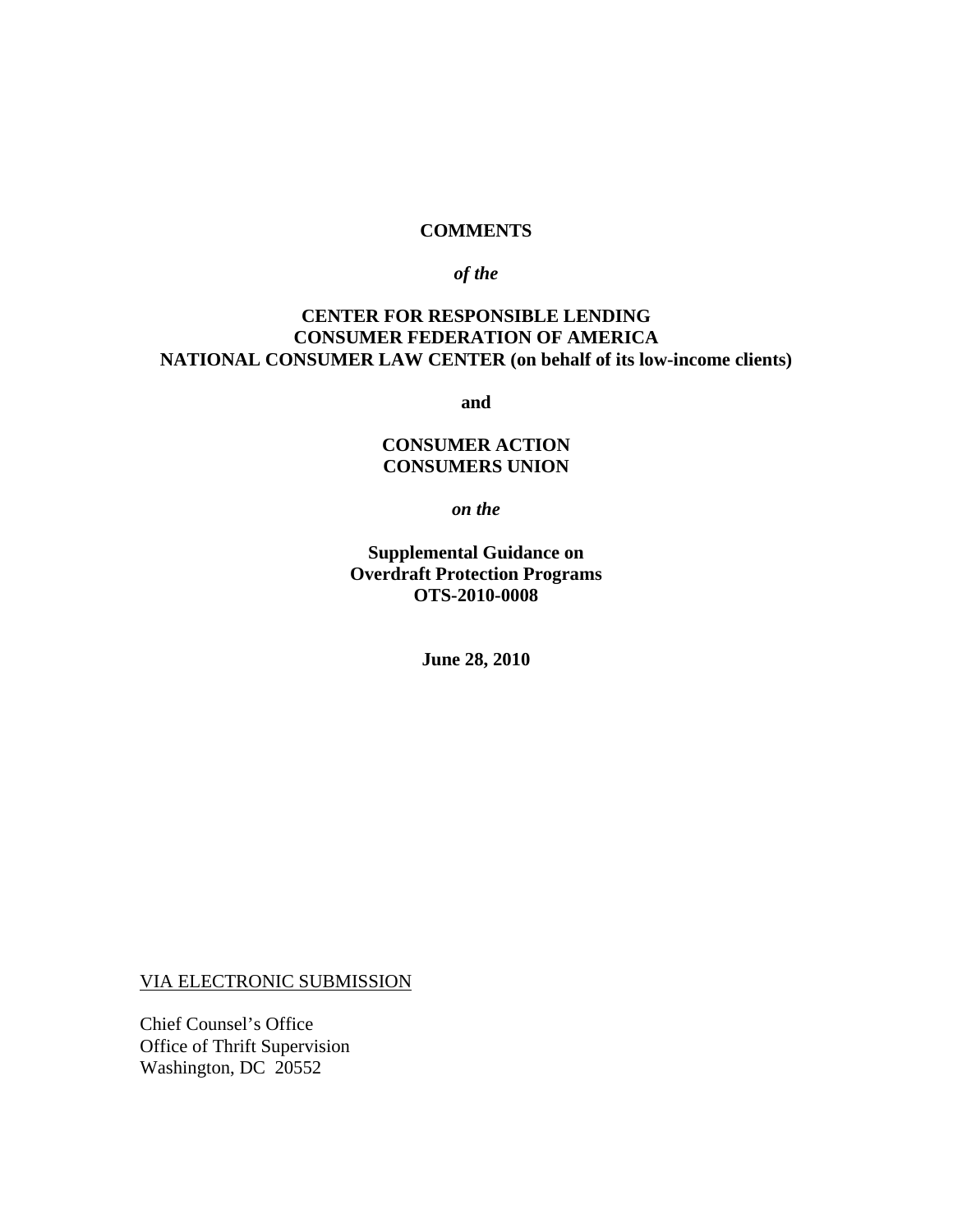The Center for Responsible Lending,<sup>1</sup> Consumer Federation of America,<sup>2</sup> and the National Consumer Law Center (on behalf of its low-income clients),<sup>3</sup> along with Consumer Action<sup>4</sup> and Consumers Union,<sup>5</sup> provide the following comments regarding the Office of Thrift Supervision's proposed Supplemental Guidance on Overdraft Protection Programs.

<u>.</u>

SHCU has operated a North Carolina-chartered credit union since the early 1980s. Beginning in 2004, SHCU began merging with community credit unions that offer a full range of retail products. In 2008, Self-Help founded SHFCU to expand Self-Help's mission. SHCU and SHFCU comply with the National Credit Union Administration's (NCUA) regulations on overdraft practices, and they must do so as relatively small providers of retail services.

2 The **Consumer Federation of America** is a nonprofit association of over 280 pro-consumer groups, with a combined membership of 50 million people. CFA was founded in 1968 to advance consumers' interests through advocacy and education.

3 The **National Consumer Law Center, Inc.** (NCLC) is a non-profit corporation, founded in 1969, specializing in low-income consumer issues, with an emphasis on consumer credit. On a daily basis, NCLC provides legal and technical consulting and assistance on consumer law issues to legal services, government, and private attorneys representing low-income consumers across the country. NCLC publishes and regularly updates a series of sixteen practice treatises and annual supplements on consumer credit laws, including Truth In Lending, Cost of Credit, Consumer Banking and Payments Law, Foreclosures, and Consumer Bankruptcy Law and Practice, as well as bimonthly newsletters on a range of topics related to consumer credit issues and low-income consumers. NCLC attorneys have written and advocated extensively on all aspects of consumer law affecting low income people, conducted training for tens of thousands of legal services and private attorneys on the law and litigation strategies to deal predatory lending and other consumer law problems, and provided extensive oral and written testimony to numerous Congressional committees on these topics. NCLC's attorneys have been closely involved with the enactment of the all federal laws affecting consumer credit since the 1970s, and regularly provide comprehensive comments to the federal agencies on the regulations under these laws.

<sup>4</sup> **Consumer Action** is a national non-profit education and advocacy organization that has served consumers since 1971. Consumer Action (CA) serves consumers nationwide by advancing consumer rights in the fields of credit, banking, housing, privacy, insurance and utilities. CA offers many free services to consumers and communities. Consumer Action develops free consumer education modules and multilingual materials, for its network of more than 11,000 community based organizations. The modules include publications in Chinese, English, Korean, Spanish and Vietnamese.

<sup>5</sup> **Consumers Union** is a nonprofit membership organization chartered in 1936 under the laws of the state of New York to provide consumers with information, education and counsel about goods, services, health and personal finance, and to initiate and cooperate with individual and group efforts to maintain and enhance the quality of life for consumers. Consumers Union's income is solely derived from the sale of Consumer Reports, its other publications and from noncommercial contributions, grants and fees. In addition to reports on Consumers Union's own product testing, Consumer Reports, with more than 5 million paid circulation, regularly carries articles on health, product safety, marketplace economics and legislative, judicial and regulatory actions which affect consumer welfare. Consumers Union's publications carry no advertising and receive no commercial support.

<sup>&</sup>lt;sup>1</sup> The **Center for Responsible Lending** (CRL) is a not-for-profit, non-partisan research and policy organization dedicated to protecting homeownership and family wealth by working to eliminate abusive financial practices. CRL is an affiliate of Self-Help, which consists of a state-chartered credit union (Self-Help Credit Union (SHCU)), a federally-chartered credit union (Self-Help Federal Credit Union (SHFCU)), and a non-profit loan fund.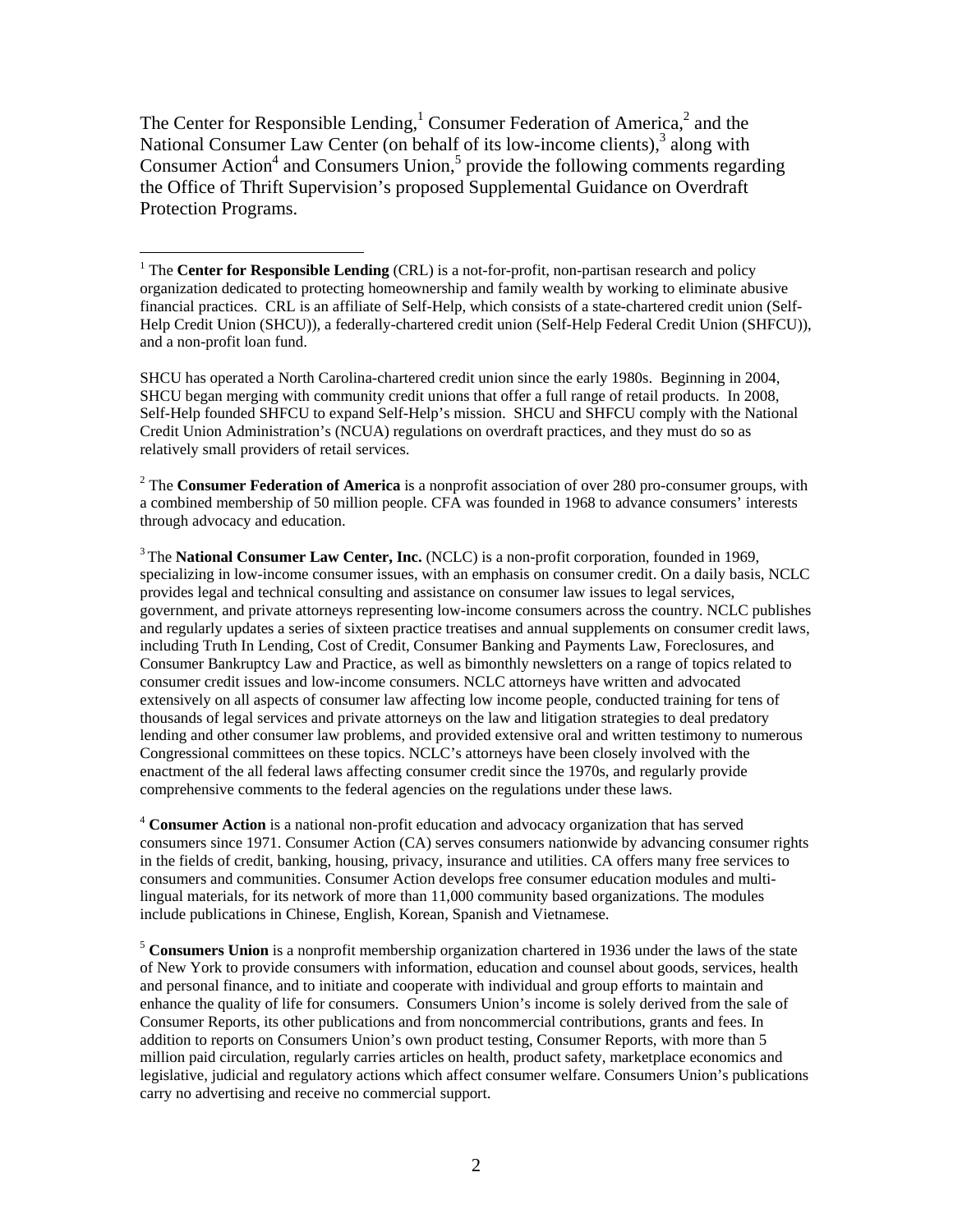# **I. Introduction**

High-cost overdraft programs were first recognized as a problem by regulators, including the Office of Thrift Supervision (OTS), in the early 2000s. In the intervening years, many of these practices have only grown worse, and as a result, consumers have paid more than \$100 billion in overdraft fees.<sup>6</sup>

We commend the OTS for its proposal to update its 2005 overdraft best practices in the wake of changes to Regulation DD and Regulation E. We especially applaud the OTS for recognizing that, "in some circumstances, failure to impose a reasonable limit on aggregate overdraft fees is an unfair trade practice under the FTC Act."<sup>7</sup> We urge the OTS to impose a reasonableness standard with respect to both the amount and frequency of overdraft fees. A meaningful reasonableness standard would represent significant reform, and we hope the other federal banking regulators will follow the OTS's lead in this regard.

We further commend the OTS for instructing thrifts that the failure to disclose relevant information to consumers about overdraft coverage may be considered deceptive and therefore a violation of the FTC Act and the OTS Advertising Rule. This proposed enhancement provides needed clarity to thrifts that relevant disclosure is not merely a suggestion, but that failure to provide adequate disclosure is unacceptable.

Enhanced consumer protections resulting from changes to Regulation DD and Regulation E were a needed step in the right direction, but abusive practices remain. Current regulations governing overdraft fees (1) do not address the dramatic disparity between the amount of the overdraft and the amount of the fee institutions charge for covering it, or the frequency with which fees can be charged; (2) allow institutions to re-order transactions to generate additional overdraft fees; (3) fail to address the problem of an excessive number of overdraft fees being borne by a relatively small and vulnerable group of consumers; and (4) continue to allow steep fees for debit card overdrafts which could easily be denied at no charge, while failing to address consent with respect to coverage of checks and electronic payments at all. These and other abusive overdraft practices can make checking accounts unattractive to unbanked consumers, who fear becoming indebted with cascading overdraft fees.

The OTS is taking steps to address these continuing abuses through this update to its guidance. However, as both the OTS' and the other regulators' Joint Guidance of 2005 demonstrate, guidance is only effective to the extent it is enforced. *The best practices of 2005 have been largely ignored*, as regulators have not only failed to adequately

<sup>&</sup>lt;sup>6</sup> From 2004-2009, total overdraft fees assessed by banks and credit unions exceeded \$100 billion dollars. See Figure 2 in Leslie Parrish, *Overdraft Explosion: Bank fees for overdraft increase 35% in two years*, Center for Responsible Lending, (October 6, 2009), available at

http://www.responsiblelending.org/overdraft-loans/research-analysis/crl-overdraft-explosion.pdf, for estimated annual costs of overdraft fees in this six year period.

 $775$  Fed. Reg. 22688.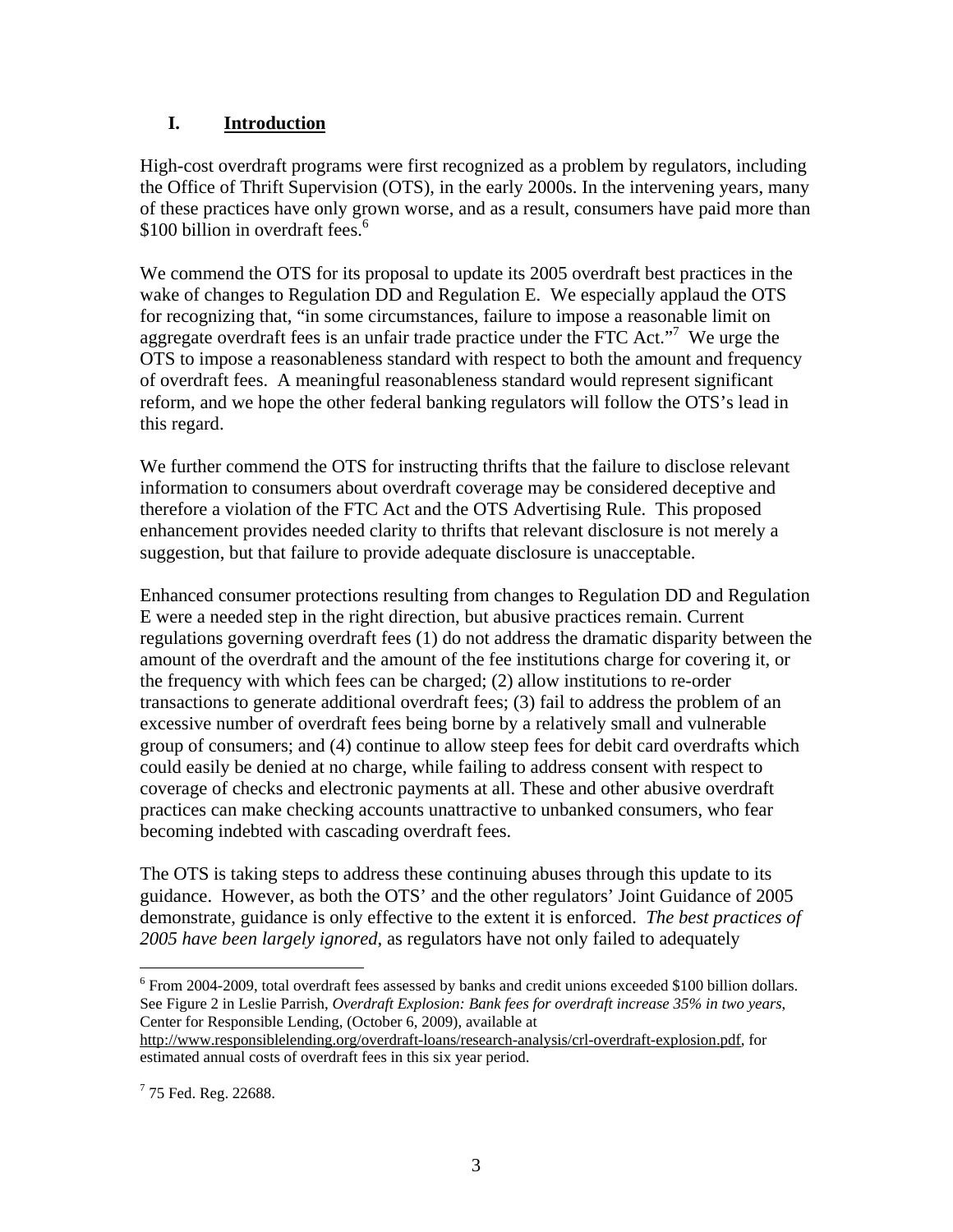encourage best practices, but also failed to adequately discourage worst practices. We are pleased that the OTS has added questions addressing overdraft practices to its Preliminary Examination Response  $\text{Kit.}^8$  We urge it to indeed apply "heightened review" and take meaningful actions when institutions do not comply with its guidance. But we further urge the OTS to explicitly, firmly prohibit abusive overdraft practices wherever it has legal authority to do so under the Home Owners Loan Act or the Federal Trade Commission Act. We have highlighted a few instances where such authority could be used throughout this comment.

As we discuss in greater detail in the following section, we recommend that the OTS:

- ensure fees are reasonable and proportional by (1) requiring that fees bear some relationship to the lower of the amount of credit extended or the cost to the thrift of covering the overdraft, and (2) limiting the number of fees a thrift can charge before offering a more suitable alternative and banning sustained overdraft fees;
- declare the re-ordering of transactions from largest to smallest—a practice designed to maximize overdraft fees—an unfair trade practice;
- require thrifts to disclose the availability and cost of all overdraft programs offered in an easy-to-understand format, and allow consumers the choice as to whether to opt-in to any type of payment method, including checks and electronic payments which are not currently covered by Regulation E.

## **II. Recommendations**

## *A. Require that fees be reasonable and proportional, both in amount and frequency*

The OTS has asked whether its final guidance should include a "reasonable and proportional" standard for overdraft fees. We strongly support the adoption of such a standard and urge that such standard require that overdraft fees bear a reasonable and proportional relationship to the lower of the amount of credit extended or the cost to the institution of covering the overdraft.

As the OTS notes, a "reasonable and proportional" standard would be analogous to the standard set forth in Section 102 of the Credit Card Accountability, Responsibility and Disclosure (CARD) Act for credit card penalty fees. The logic and rationale behind the Credit CARD Act's "reasonable and proportional" standard – to prevent excessive fees that bear no relationship to the cost incurred by the institution for the alleged violation but serve as a profit center or "bonanza" $9 -$  is applicable to overdraft fees as well.

 8 75 Fed. Reg. 22684.

<sup>9</sup> *See* 71 Cong. Rec. S5314 (May 11, 2009) (statement of Sen. Dodd) (noting that the Credit CARD Act was intended to put "an end to the exorbitant and unnecessary fees that drive families further into debt.")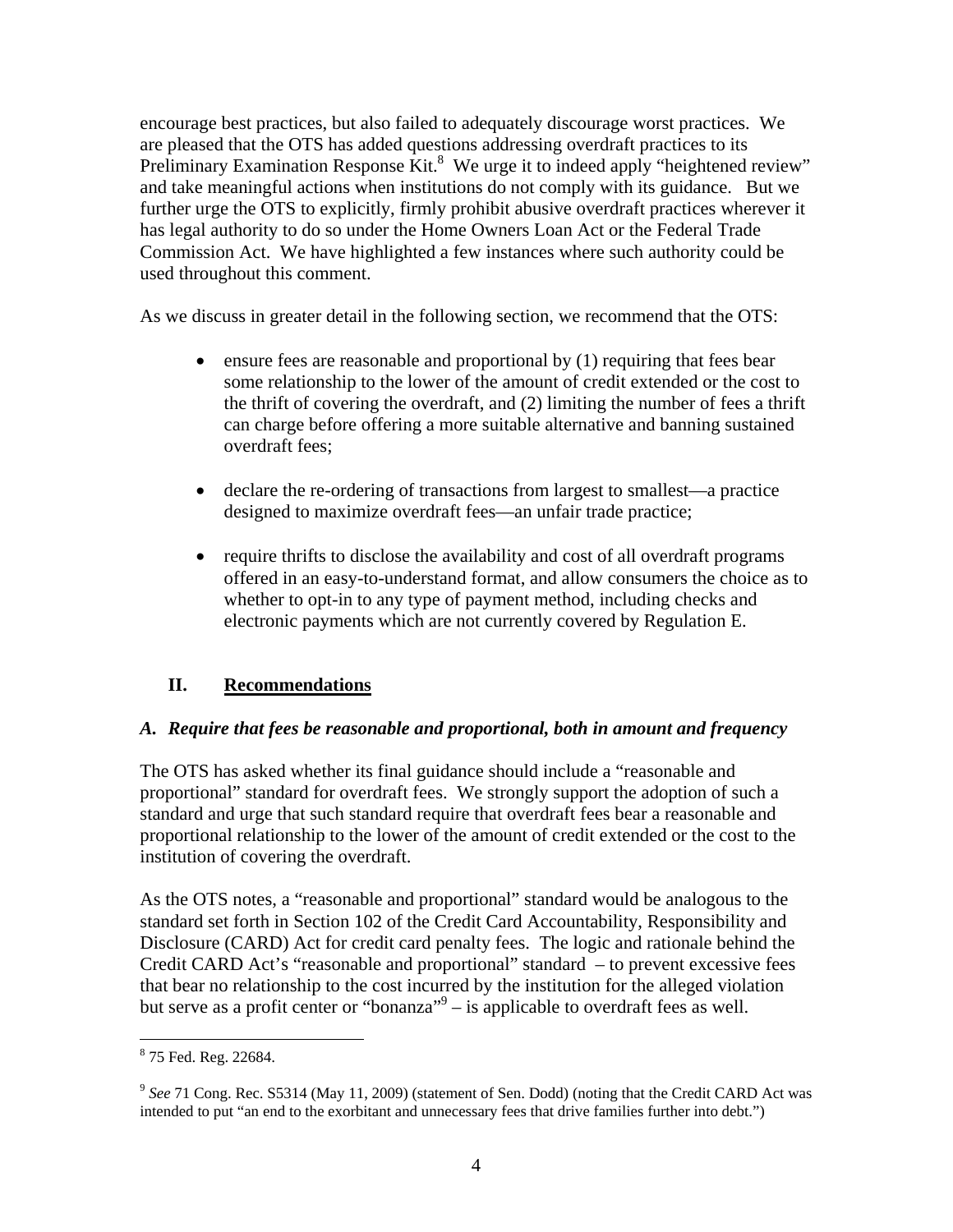Indeed, there are clear parallels between overdraft fees and credit card penalty fees. As consumer groups have noted before, an ATM or debit card that permits access to overdraft coverage is nothing more than a very high-priced credit card. Furthermore, there is a strong similarity between overdraft practices for bank accounts and over-thelimit practices for credit cards. Both practices involve an institution permitting the consumer to exceed a certain fixed limit, then imposing a steep fee for the very behavior that the institution permitted, often taking advantage of the fact that it is difficult for the consumer to know when they have exceeded the limit. The Credit CARD Act's "reasonable and proportional" standard clearly applies to over-the-limit fees. There is no reason that an analogous standard should not apply to overdraft fees.

In addition, we urge the OTS to limit the number of overdraft fees a thrift can charge before it must offer the account holder a more suitable alternative. The OTS has clear authority to issue regulations limiting the number of overdraft fees imposed on a consumer, as Congress has provided it with expansive rulemaking power under the Home Owners' Loan Act (HOLA).<sup>10</sup> Common banking practices increase the number of overdraft incidents rather than minimize them, and institutions often charge additional "sustained" overdraft fees if an account is not brought current within a few days.<sup>11</sup>

As the OTS recognizes in its proposal, a small number of people bear the brunt of these abusive practices.<sup>12</sup> Unfortunately, these accountholders are often the consumers who can least afford thousands of dollars annually in overdraft fees. Two CRL surveys, conducted in 2006 and 2008, found that account holders who are repeatedly charged abusive overdraft loan fees were more likely to be lower income, single, and non-white.<sup>13</sup> Similarly, a 2009 survey commissioned by CFA found that while 13% of all adults

<sup>12</sup> 75 Fed. Reg. 22685.

<u>.</u>

13 Lisa James & Peter Smith, *Overdraft Loans: Survey finds growing problem for consumers*, Center for Responsible Lending, (April 24, 2006), available at http://www.responsiblelending.org/overdraftloans/research-analysis/ip013-Overdraft\_Survey-0406.pdf and Leslie Parrish, *Consumers Want Informed Choice on Overdraft Fees and Banking Options*, Center for Responsible Lending, (April 16, 2008), available at http://www.responsiblelending.org/overdraft-loans/research-analysis/final-caravan-survey-4- 16-08.pdf.

<sup>10</sup> *See* 12 U.S.C. §§ 1462a(b)(2), 1463(a)(2) and 1464(a).

 $11$  Examples of thrifts which charge sustained overdraft fees include (1) Sovereign Bank, which charges an initial \$35 fee per overdraft and \$5 per day if the overdraft and fee are not repaid within five days; (2) Flagstar Bank, which charges \$34 for overdrafts that exceed \$10, then adds \$12.50 per day when the overdraft and fee are not repaid in five days, and (3) First Niagara Bank, which adds a second \$35 sustained overdraft fee if the overdraft and initial \$35 fee are not repaid in a week. See Sovereign Bank, "Important Changes to Your Account," www.sovereignbank.com/personal/promotions/overdraft-opt-in.asp, visited June 16, 2010; Flagstar Bank, "Important Overdraft Protection Changes," https://www.flagstar.com/rege.html, visited June 16, 2010 and Flagstar "Disclosure Guide," 2010-06, page 11; and First Niagara, "Overdraft protection - new changes and your options, " https://www.fnfg.com/ODPChanges/, visited June 16, 2010.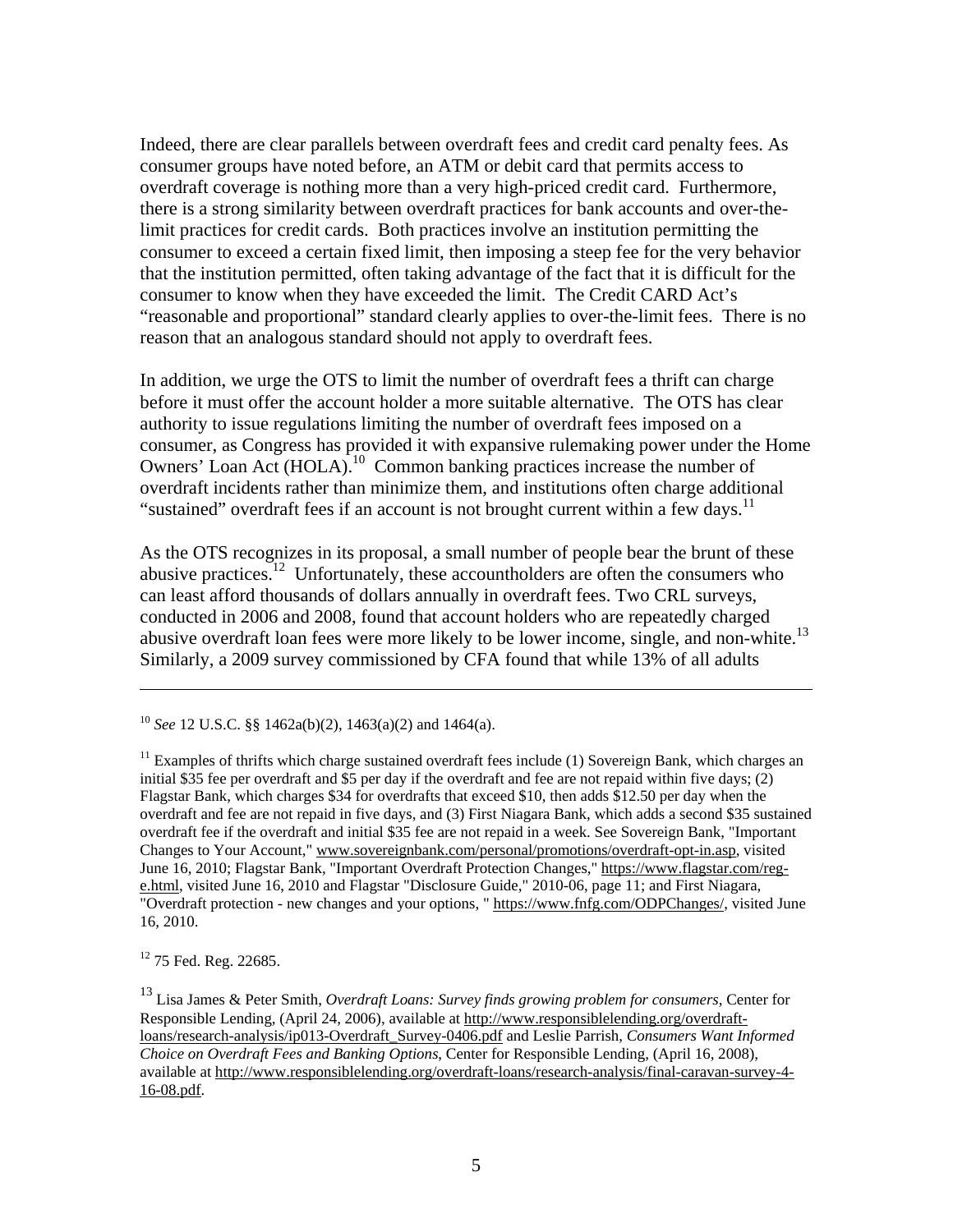reported an overdraft within the last year, 18% of accountholders with incomes of \$25,000 and 26% of African Americans had incurred an overdraft fee.<sup>14</sup>

### *(i) Limit the amount of the fee based on the lower of the amount of credit extended or the cost to the institution of covering the overdraft.*

In the aggregate, fee-based overdraft programs cost consumers nearly \$24 billion each year.<sup>15</sup> This amount actually exceeds the \$21.3 billion in credit extended in exchange for these fees. Overdraft fees dwarf the amount of credit actually extended because financial institutions assess a flat fee of around \$34 per incident, regardless of the size of the transaction that results in an overdraft. While most overdrafts are caused by small debit card transactions, even overdrafts triggered by other methods of payment are relatively small given the average overdraft fee, as shown in the table below:

|                               | Fee per<br>overdraft* | Median size of<br>transaction* | <b>Median</b><br>amount<br>overdrawn* | Median fee per<br>dollar<br>overdrawn** |
|-------------------------------|-----------------------|--------------------------------|---------------------------------------|-----------------------------------------|
| Debit card                    | \$34                  | \$20                           | \$16                                  | \$1.94                                  |
| ATM withdrawal                | \$34                  | \$40                           | \$40                                  | \$0.78                                  |
| <b>Electronic Transaction</b> | \$34                  | \$29                           | \$28                                  | \$0.98                                  |
| Check                         | \$34                  | \$60                           | \$4                                   | \$0.73                                  |

\*Amounts rounded to the nearest dollar.

\*\*The median fee is calculated by taking the median of fees assessed and amounts overdrawn for a series of cases, rather than a direct ratio of the overall median fee and median amount overdrawn by payment method. For more information about this methodology see Eric Halperin, Lisa James, and Peter Smith. *Debit Card Danger*, Center for Responsible Lending (January 25, 2007).

The disparity between the amount of an overdraft fee and the amount of the overdraft is particularly outrageous given the short period of time for which the typical overdraft is outstanding—three to five days—and the low default risk overdrafts carry.<sup>16</sup> Indeed, the only two circumstances under which an overdraft loan is not repaid are when another deposit is never made into the account or when the customer walks away from the account. Operational costs are also low because most programs are highly automated.

Recent regulatory action suggests that current overdraft fees far exceed what is appropriate. The Federal Reserve's final rule under the Credit CARD Act limits credit card penalty fees to the lower of the amount associated with the violation or the cost to

 $\overline{a}$ <sup>14</sup> ORCI Poll for CFA, July 2009.

<sup>15</sup> Leslie Parrish, *Overdraft Explosion: Bank fees for overdraft increase 35% in two years*, Center for Responsible Lending, (October 6, 2009), available at http://www.responsiblelending.org/overdraftloans/research-analysis/crl-overdraft-explosion.pdf

<sup>16</sup> Eric Halperin, Lisa James, & Peter Smith, *Debit Card Danger: Banks offer little warning and few choices as customers pay a high price for debit card overdrafts*, Center for Responsible Lending, (January 25, 2007), available at http://www.responsiblelending.org/overdraft-loans/research-analysis/Debit-Card-Danger-report.pdf.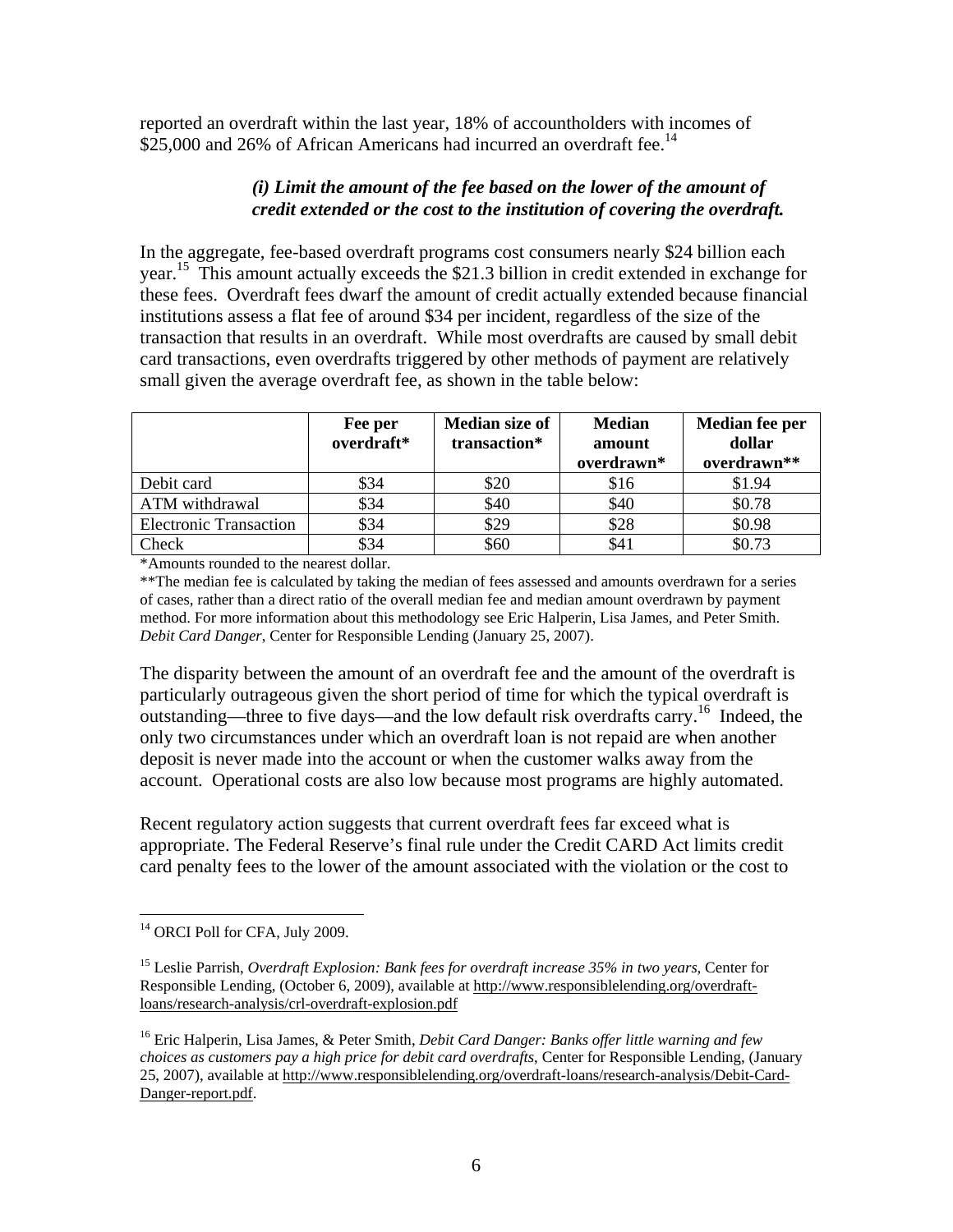the institution of the violation.<sup>17</sup> Thus, for example, a consumer who exceeds his or her credit card limit by \$15 may not be charged an over-the-limit fee exceeding \$15.

Indeed, based upon the "reasonable and proportional" standard as interpreted by the Federal Reserve, overdraft fees should be even lower than the safe harbor the Fed determined for credit card penalty fees (\$25 for the first violation, \$35 for subsequent violations). In its rulemaking, the Federal Reserve generally considered delinquency resolution costs to be the only permissible factor in setting credit card penalty fees. Such costs are extremely minimal in the overdraft context -- and far lower than in the credit card context - as the institution repays itself from the customer's subsequent deposit.

*Under the best circumstances*, since an overdraft fee is in fact a fee charged for access to credit, financial institutions should not charge more for fee-based overdrafts than they do for overdraft lines of credit—typically 18 percent APR.

# *(ii) Limit the number of overdraft fees charged monthly and annually, and ban sustained overdraft fees*

In addition to limiting the size of overdraft fees to an amount that is reasonable and proportional, the OTS should limit the frequency with which overdraft fees may be charged. As the OTS acknowledges in its proposal, excessive numbers of overdraft fees can create unmanageable debt for account holders.<sup>18</sup> They also threaten the viability of maintaining a bank account. Overdraft fees, and practices used by banks to maximize overdrafts, are a primary reason consumers give in a Federal Reserve study for why they distrust banks.<sup>19</sup> The risk and uncertainty that a mistake will trigger a cascade of \$34 overdraft fees<sup>20</sup> makes owning a low-balance account scary for consumers and drives

<sup>1</sup> <sup>17</sup> 12 C.F.R. § 226.52(b)(2)(i)(A) (issued June 15, 2010).

 $18$  75 Fed. Reg. 22688 (noting that "[w]hen fees become excessive, consumers may have difficulty both repaying overdrafts and bringing accounts current, which may cause them to incur additional fees.")

<sup>&</sup>lt;sup>19</sup> A Study of the Unbanked & Underbanked Consumer in the Tenth Federal Reserve District, Federal Reserve Bank of Kansas City (May 2010).

 $20$  For example, Sovereign Bank will charge up to nine overdraft fees in one day and sets no dollar threshold to trigger fees, Wilmington Trust charges \$35 each for up to ten overdrafts per day, and American Savings Federal Savings Bank sets no limit on the total overdraft fees charged. In contrast, some thrifts do not allow debit card overdrafts and/or limit the number of fees charged per day. USAA Federal Savings Bank is one example of a thrift which does not allow consumers to overdraw using their debit card and also limits overdraft charges on other payment methods such as a check to two per day. See Sovereign Bank, "Important Changes to Your Account," www.sovereignbank.com/personal/promotions/overdraft-opt-in.asp, visited June 16, 2010; Wilmington Trust, "Personal Deposit Products Fee Schedule," January 2010 and "What You Need to Know about Overdrafts and Overdraft Fees," accessed at

www.wilmingtontrust.com/repositories/wtc\_sitecontent/PDF/REG\_E\_Overdraft\_Election; American Savings, FSB, "Overview of Overdraft Changes FAQ," www.ambfinancial.com/opt-in.htm, visited June 16, 2010 and Link to Schedule of Service Fees, Effective October, 2009; and USAA Service Fee Schedule, May 21, 2010.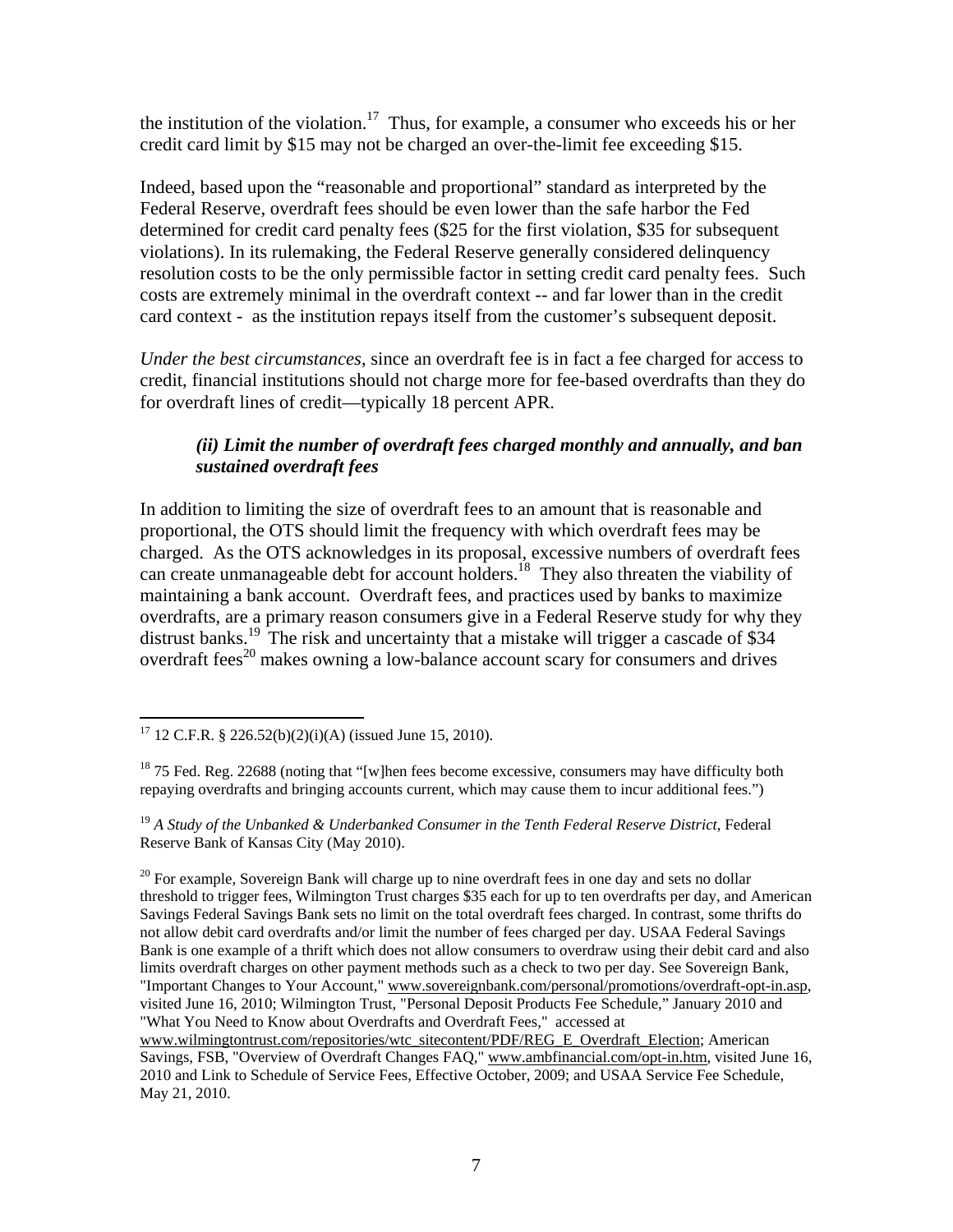accountholders out of the banking system after they incur costs they cannot afford to repay. 21

The OTS clearly has the authority to issue regulations limiting the number of overdraft fees imposed during a certain time period. Congress has provided the OTS with expansive rulemaking power under HOLA, including the authority to:

- "prescribe such regulations and issue such orders as the [OTS] may determine to be necessary for carrying out this Act and all other laws within the [OTS]'s jurisdiction." 12 U.S.C. § 1462a(b)(2);
- "issue such regulations as the [OTS] determines to be appropriate to carry out the responsibilities of the [OTS]." 12 U.S.C. § 1463(a)(2); and
- issue "such regulations as the [OTS] may prescribe (1) to provide for the organization, incorporation, examination, operation, and regulation of [federal thrifts]" 12 U.S.C. § 1464(a).

(OTS could also impose a limit on the number of overdraft fees under its FTC Act unfairness authority. Indeed, cascading overdraft fees are clearly analogous to pyramiding late fees, which the OTS has long prohibited as an unfair trade practice through its Credit Practices Rule.<sup>22</sup>)

We urge the OTS to adopt the proposals currently under consideration in Congress, which would limit overdraft fees to one per month and six per year.<sup>23</sup> In accordance with this limit, sustained overdraft fees—assessed after an account is overdrawn for a few days—should be banned. The Federal Reserve Board's reasoning in prohibiting credit card issuers from imposing multiple penalty fees based on a single event or transaction could also be applied to sustained overdraft fees, permitting only one fee per overdraft incident.24

 $21$  Virtually all involuntary bank account closures—in which the financial institution closes a consumer's account—occur because the customer overdrew their account an excessive number of times. See Dennis Campbell, Asis Martinez Jerez, and Peter Tufano, *Bouncing Out of the Banking System: An Empirical Analysis of Involuntary Bank Account Closures*, Harvard Business School (June 6, 2008).

 $22$  Pyramiding late fees occur when lenders apply future payments to the late fee first, making it appear future payments are delinquent even though they are, in fact, paid in full within the required time period. As a result, lenders charge additional late fees. These fees provide no benefit to the consumer while driving them further into debt. The OTS has long prohibited pyramiding late fees as an unfair practice through its Credit Practices Rule (12 CFR 535). Overdraft fees, as they are currently charged, drive consumers deeper into debt in much the same way. For customers who incur the majority of overdraft fees, they often would have had sufficient funds in their account to meet future expenses but for the excessive overdraft fees they have incurred in previous periods, as demonstrated in subsection 3 above. And like pyramiding late fees, the injury caused by overdraft fees far exceeds any cost to the institution of collecting the overdraft.

 $^{23}$  HR 3904, The Overdraft Protection Act of 2009 and S. 1799, the FAIR Overdraft Coverage Act of 2009.

<sup>&</sup>lt;sup>24</sup> 12 C.F.R. § 226.52(b)(2)(ii) (issued June 15, 2010).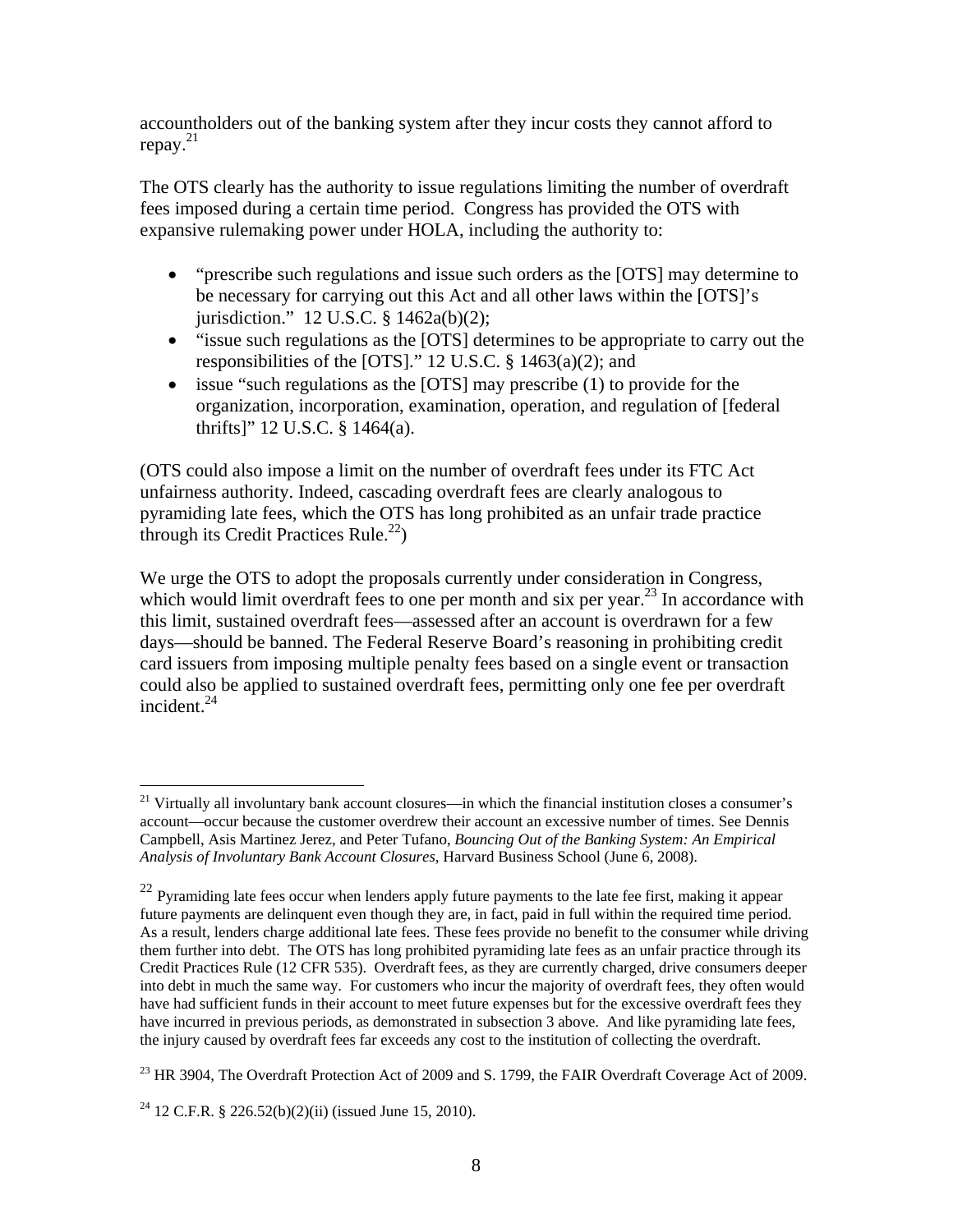The monthly limit would prevent banks from piling on multiple fees for each overdrawn transaction during a single day or event, as well as prohibit sustained overdraft fees when consumers are unable to repay the overdraft and initial fee in just a few days. Not only will this limit protect frequent users of overdrafts, but it also will provide an incentive for financial institutions to market their more affordable and appropriate products such as overdraft lines of credit, transfers from savings, and small dollar loans. The monthly limit will also provide predictability for low-balance customers who cannot afford the openended risk of multiple overdraft fees.

The annual limit of six fees would also prevent the consumer from being mired in unmanageable and unaffordable debt. The annual limit recognizes that if a customer qualifies for a lower cost form of overdraft coverage, the institution may provide that coverage to the customer. And if the customer doesn't qualify for lower cost coverage, that customer is clearly not in a position to shoulder more than six overdraft fees a year.

The annual limit of six fees per year is based on the FDIC guidelines on payday loans. In 2005, the FDIC limited excessive refinancing of payday loans by prohibiting the entities it regulates from making payday loans to anyone who has had payday loans outstanding for three months in any 12-month period.<sup>25</sup> The FDIC guidance encourages lenders to offer borrowers an alternative longer term product at that point but notes that even if such alternative is not available, "an extension of a payday loan is not appropriate under such circumstances."<sup>26</sup> Assuming a 14-day pay period, this standard limits the number of loans any borrower can have to six per year, alleviating the debt trap while continuing to allow loans to the occasional users. The FDIC further urges institutions to require "cooling off" or waiting periods between payday loans. This proposal to limit the number of overdraft fees that can be charged is closely analogous to the FDIC's approach to limiting payday loans and would address the debt trap caused by overdraft loans in much the same way.

## *B. Declare posting transactions in order from highest to lowest to maximize overdraft fees an unfair practice*

The best practice addressing transaction re-ordering as currently proposed in the Supplemental Guidance is inadequate. The proposal discouraging varying transactionclearing rules on a customer-by-customer basis will likely have little impact because it continues to allow "high-to-low" transaction clearing (i.e., in order from largest to smallest) to be applied to all customers uniformly. This method of transaction clearing is widely applied and inherently designed to maximize overdraft fees. The OTS should ban high-to-low transaction clearing under HOLA, or declare it an unfair trade practice because it clearly meets the three-pronged FTC unfairness test.

<sup>25</sup> Federal Deposit Insurance Corporation, *Payday Lending Programs Revised Examination Guidance,*  (March 1, 2005), available at http://www.fdic.gov/news/news/financial/2005/fil1405.html.

<sup>26</sup> FDIC Financial Institution Letters, *Payday Lending Programs Revised Examination Guidance*, FIL-14- 2005 (March 1, 2005).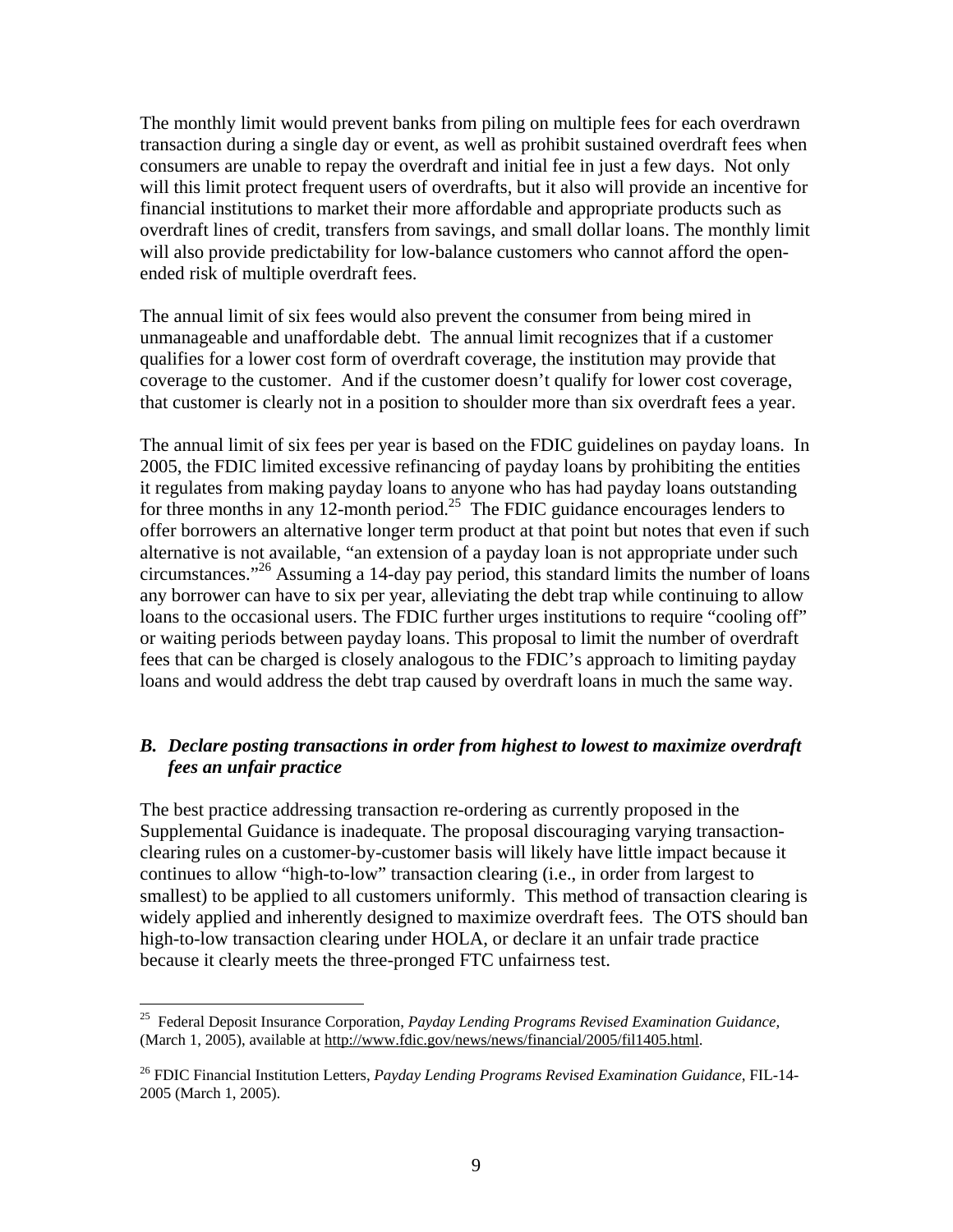First, high-to-low transaction ordering causes substantial consumer injury. CRL's report, *Out of Balance*, provided a hypothetical example demonstrating the dramatic difference in overdraft fees that can result when an account holder's transactions are cleared highto-low versus in the order in which they were presented to the institution by the processor.27 In this example, if the account holder's ten transactions were cleared in the order in which they were presented to the institution, the account holder would have overdrawn the account once, paid one \$34 overdraft fee, and had a negative balance of \$177. If, instead, the institution posted the transactions in order from high to low, the account holder would have been charged eight \$34 overdraft fees, totaling \$272, and had a negative balance of  $$415.<sup>28</sup>$  This illustration is attached to these comments in the Appendix.

Second, the injury is not reasonably avoidable by the consumer. Account holders have no control over the order in which institutions clear transactions, and they have little knowledge of the practice. Institutions' vague disclosures about the order in which they clear transactions do not provide account holders meaningful guidance. In fact, the ABA has argued that communicating clearing practices clearly to account holders is next to impossible for banks.<sup>29</sup> In reality, institutions are vague because they don't want to disclose that they clear transactions in whatever order maximizes overdraft fees.

Third, the injury is not outweighed by countervailing benefits to consumers or competition. With respect to benefit to consumers, institutions often assert that customers appreciate their clearing transactions high-to-low because it better ensures that larger, presumably more important transactions are paid. But this assertion is disingenuous in today's environment of fee-based overdraft programs that pay the vast majority of all overdrafts anyway. With respect to competition, institutions are not competing based on the order in which they clear transactions. The vast majority of institutions clear transactions high-to-low, so account holders have no real choice.

Indeed, the public wants banks to pay transactions in the order in which they are received. In a poll of 1,018 people conducted by Caravan Opinion Research Corporation for CFA in 2009, 70% supported (53% strongly supported) this requirement.

<sup>1</sup> 27 Eric Halperin and Peter Smith, *Out of Balance: Consumers pay \$17.5 billion per year in fees for abusive overdraft loans*, Center for Responsible Lending (June 2007).

<sup>28</sup> *Id.*

<sup>29</sup> Jean Ann Fox and Patrick Woodall, *Overdrawn: Consumers Face Hidden Overdraft Charges From Nation's Largest Banks*, Consumer Federation of America (June 9, 2005), *supra* note at 82 (citing Nessa Feddis, Senior Federal Counsel ABA, Letter to Jennifer J. Johnson, Secretary Board of Governors of the Federal Reserve System, Re: Proposed Interagency Guidance on Overdraft Protection Programs, August 6, 2004, at 6). CFA states, "The ABA contends that [the] order in which debits are processed is so complex that it is 'virtually impossible to explain in a manner understandable to most consumers' and would require several pages to disclose to consumers."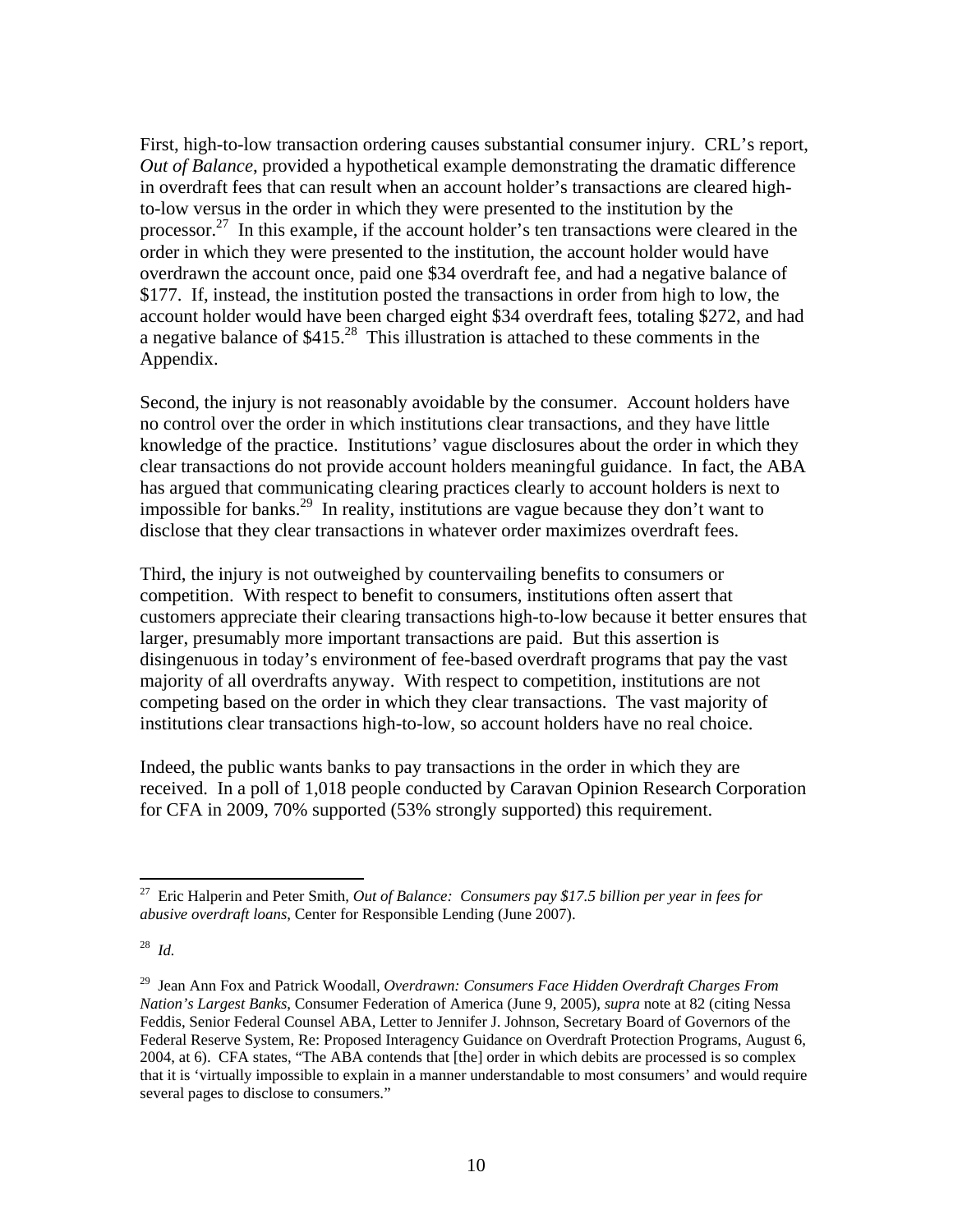## *C. Require meaningful disclosure of pricing for all types of overdraft programs, and greater choice of overdraft coverage for all payment methods.*

In addition to limiting the amount and frequency of overdraft fees which can be assessed, and ending the practice of re-ordering transactions to generate more overdraft fees, we also request that thrifts provide better information and choice to their customers as part of their overdraft offerings. This could be done by providing a way to compare all types of overdraft coverage offered and providing customers the ability to choose whether they want overdraft coverage on any payment method, including checks and electronic transactions which are not currently covered by Regulation E opt-in rules.

# *(i) Require disclosure of pricing information for all types of overdraft programs available*

We urge the OTS to *require* that federal thrifts disclose the availability and cost of all types of overdraft coverage they offer, in an easy-to-understand tabular format. As proposed, section III.A.2 of the Supplemental Guidance merely *recommend*s *as a Best Practice* that federal thrifts provide such information when informing consumers about fee-based overdraft coverage, and it does not require any particular format. Consumers must be given information about the comparative costs of each alternative in order to make a truly informed and meaningful choice. (Information about alternatives, but not their fees, is also required by Regulation E and the Federal Reserve Board's Model Form for soliciting opt-ins for fee-based overdraft coverage.)

Furthermore, we urge the OTS to require disclosure that the cost of not opting in to ATM and one-time debit card overdraft coverage is "\$0." The groups submitting this comment recently sent the OTS a letter outlining our concerns regarding aggressive marketing efforts to entice consumers to opt in to overdraft coverage of ATM and one-time debit card transactions. The letter was prompted in part by marketing by a national bank that used misleading statements to urge consumers to opt in. One reason that the bank may have been able to convince consumers to opt in is that Regulation E does not explicitly require banks to disclose that the cost of not doing so is "\$0." In fact, the national bank's marketing went even further, deceptively stating that "Debit Card Overdraft Coverage costs \$0 to keep active on your account." This statement misleadingly suggested that opting in to overdraft coverage of ATM and one-time debt card transactions is the lowest cost alternative. Instead, a required disclosure should clearly convey that if consumers decline to opt in*, they will never incur any overdraft fees for ATM and everyday debit card transactions.* 

As we have learned in the credit card context, the format of cost comparisons is critical, which is why the Federal Reserve Board has mandated disclosures in the form of a summary table for all stages of a credit card account. We propose that a similar summary table of the costs of each overdraft alternative be included on the model form. Most importantly, such table must show that the cost of declining to opt in is "\$0."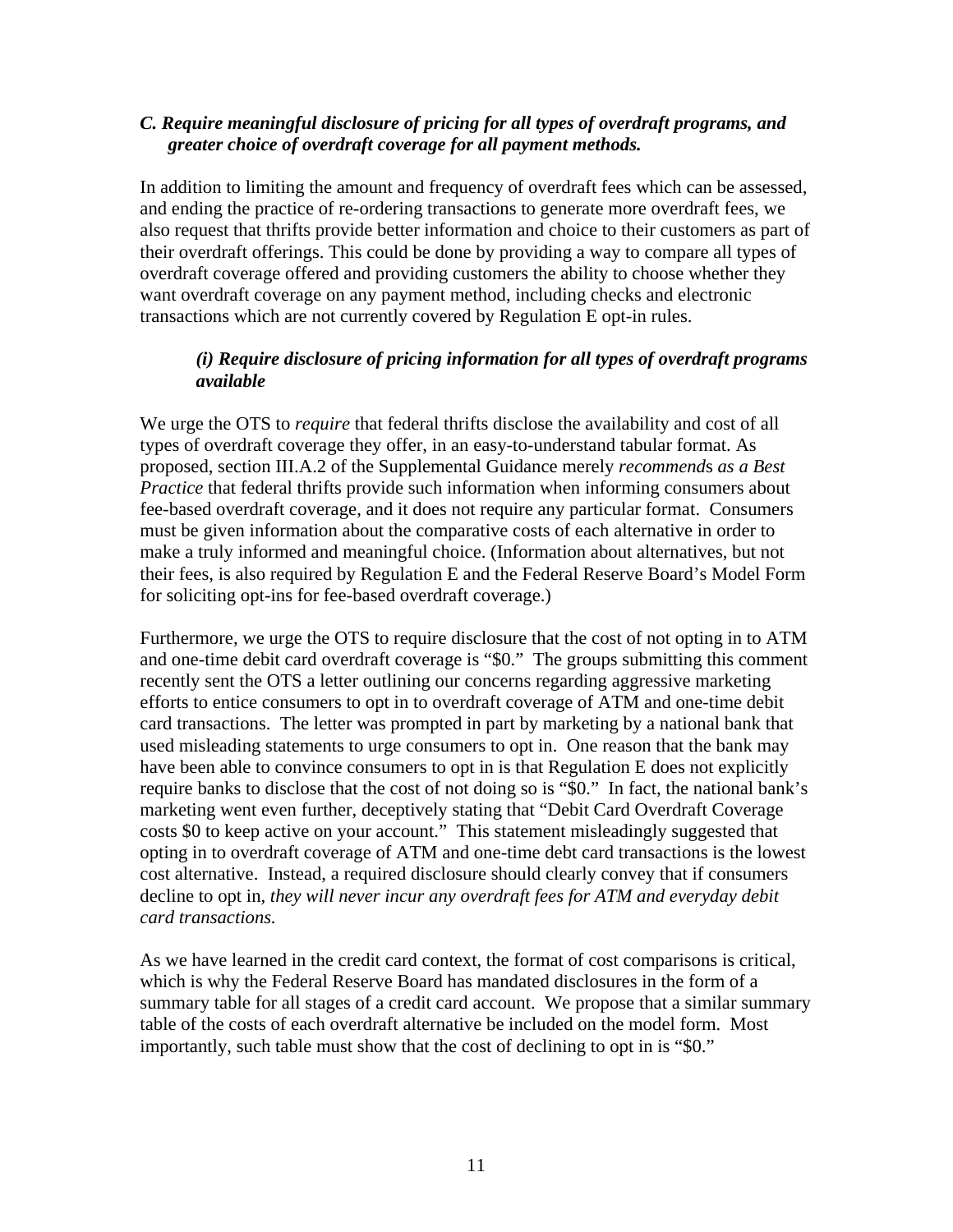The table should also include sample Annual Percentage Rate disclosures, which the OTS could mandate under its broad authority under  $HOLA$ <sup>30</sup> Without a sample APR disclosure, cost comparisons between fee-based overdraft loans and a traditional overdraft line of credit or transfer from a credit card may be themselves deceptive, because only the latter two require an APR disclosure. The OTS should require thrifts to disclose a sample APR for each of these forms of credit, based upon a hypothetical \$100 overdraft repaid in 2 weeks. Such disclosure would also be beneficial because it will allow consumers to compare the cost of overdraft protection to other credit options offered by the financial institution.

| <b>Type of Overdraft</b><br><b>Coverage for ATM</b><br>and Everyday Debit<br><b>Card Transactions</b> | <b>Fees/Interest</b>     | <b>Total Cost per</b><br><b>Transaction</b> | <b>Sample Annual</b><br><b>Percentage Rate</b><br>(assuming \$100<br>overdraft for 2<br>$\text{weeks}$ ) <sup>31</sup> |
|-------------------------------------------------------------------------------------------------------|--------------------------|---------------------------------------------|------------------------------------------------------------------------------------------------------------------------|
| None $32$                                                                                             | \$0                      | \$0.00                                      | NA.                                                                                                                    |
| <b>Standard Overdraft</b>                                                                             | \$34 per transaction     | \$34.00                                     | 886%                                                                                                                   |
| Coverage                                                                                              |                          |                                             |                                                                                                                        |
| Overdraft Line of                                                                                     | \$5 per transaction plus | \$5.69                                      | 148%                                                                                                                   |
| Credit                                                                                                | 18% APR                  |                                             |                                                                                                                        |
| <b>Transfer from Savings</b>                                                                          | \$5 per transaction      | \$5.00                                      | N/A                                                                                                                    |
| <b>Transfer from Credit</b>                                                                           | \$5 per transaction plus | \$5.92                                      | 154%                                                                                                                   |
| Card                                                                                                  | 24% APR                  |                                             |                                                                                                                        |

### *(ii) Require opt-in for overdraft coverage of all payment methods.*

As part of the update to its proposed best practices, the OTS continues to encourage thrifts to obtain consumer consent before covering overdrafts for a fee. We applaud the OTS for recognizing that thrifts should "provide their customers with the opportunity to affirmatively choose or 'opt in' to overdraft protections for transactions outside the scope of Regulation E's opt-in requirement," 33 but we believe that the OTS should use its authority under HOLA to *require* thrifts obtain the consumers' consent or opt in to all

 $30$  12 U.S.C. §§ 1462a(b)(2), 1463(a)(2) and 1464(a).

<sup>&</sup>lt;sup>31</sup> These sample APRs would be calculated as follows: The amount of the fee divided by the amount of the overdraft; divided by the number of days between when the overdraft occurred and when it was repaid; multiplied by 365 days; expressed as a percentage. Note that the two week assumption for repayment is very generous, since most overdraft loans are repaid within five days. However, at least it will provide consumers some idea of how costly these loans are in relation to other alternatives.

 $32$  Note that if financial institutions are required to get consent from consumers before charging an overdraft fee for other payment methods (such as a check or ACH transaction) in the future, any cost associated with declining these transactions in the event of an overdraft should be disclosed as part of this table. Currently, financial institutions typically charge an NSF fee when declining checks or ACH transactions that would overdraw an account, and merchants may assess an additional fee.

<sup>&</sup>lt;sup>33</sup> 75 Fed Reg 22,687 (April 29, 2010).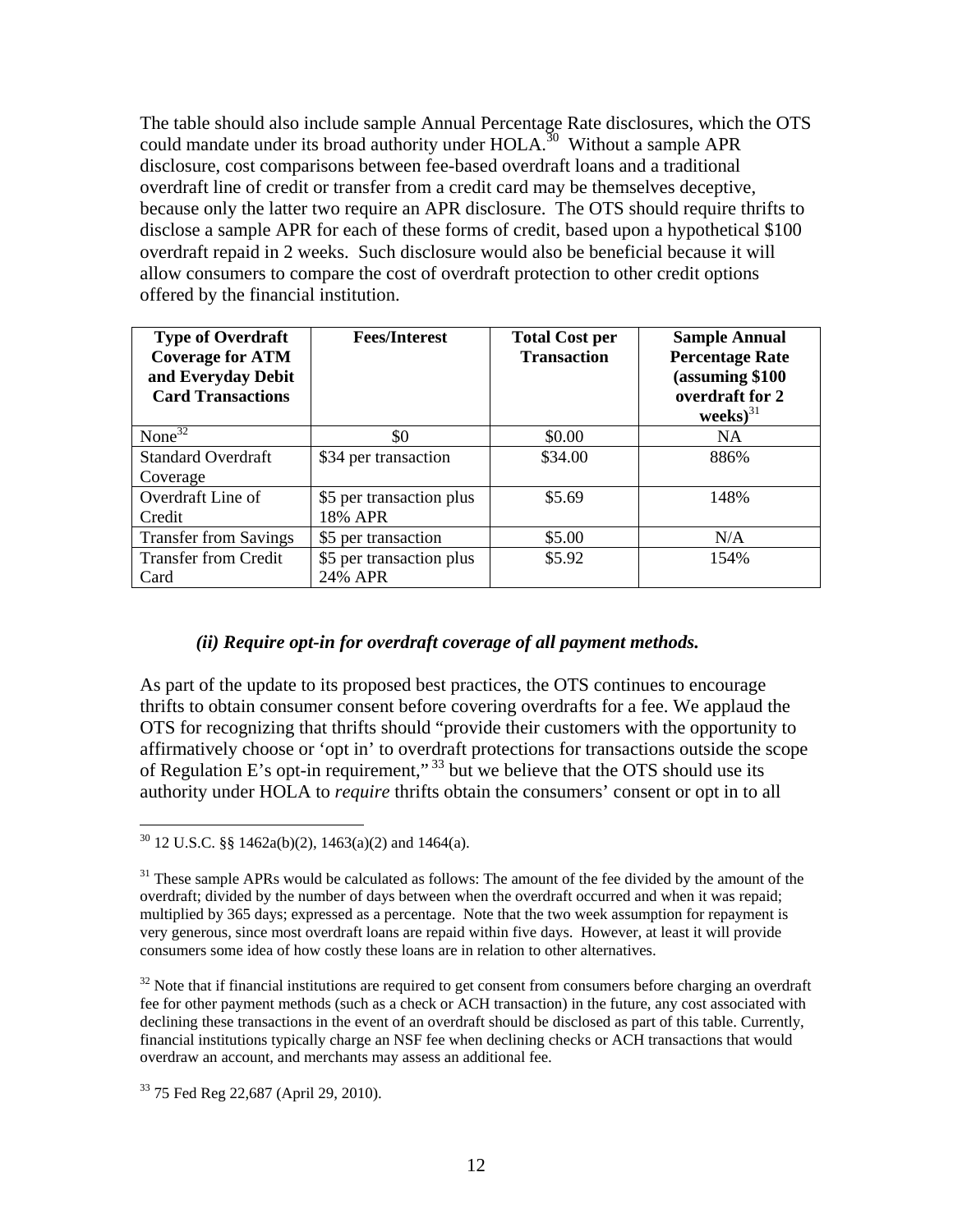forms of fee-based overdrafts.<sup>34</sup> As the OTS notes, while Regulation E offers this protection for one-time debit card transactions and ATM withdrawals, it does not address other payment methods. At many thrifts, consumers will continue to be automatically enrolled in overdraft coverage for their checks and electronic payments, and—in many cases—not even be given the opportunity to opt out if they do not want the coverage.

Consumers should be provided a meaningful choice about whether to participate in a feebased overdraft program for all methods of payment. Customers would then be allowed to opt into or out of overdraft coverage for each type of payment method separately, so that, for example, a consumer is able to opt in to overdraft coverage for checks, but not for transactions involving electronic or debit card payments.

An opt-in arrangement provides the customer a moment of choice, during which he or she may evaluate the options available and affirmatively choose the one most suitable. While an opt-in requirement must be coupled with other substantive protections such as those described elsewhere in this comment, greater choice will foster competition in the marketplace, resulting in better product offerings for consumers. Allowing no choice at all, or allowing automatic enrollment with only an opportunity to opt out, are anticompetitive, non-transparent practices that have facilitated the race to the bottom in this area over the past several years. For further discussion of the importance of an "opt-in" regime for checks and ACH transactions, *see* CRL's previous comment letters addressing the OTS and other federal banking regulators' 2008 UDAP proposal<sup>35</sup> and the Federal Reserve Board's 2009 Regulation E proposal.36

## **III. Conclusion**

We commend the OTS for revisiting its 2005 overdraft guidance. Despite the recent improvements to Regulation DD and Regulation E, abusive overdraft practices remain rampant throughout the industry which can drive financially vulnerable consumers away from the financial mainstream. We enthusiastically applaud the OTS for questioning whether overdraft fees are assessed in a reasonable and proportional manner, and urge it to limit the amount of excessive overdraft fees, as well as their frequency. We further urge the OTS to prohibit clearing transaction in order from highest to lowest. Finally, improving disclosures for all overdraft programs and requiring opt-in for overdraft coverage of all types of transactions would empower consumers with better information and choices with regards to their bank accounts.

 $\overline{a}$ <sup>34</sup> 75 Fed Reg 22,687 (April 29, 2010).

<sup>&</sup>lt;sup>35</sup> Comments of the Center for Responsible Lending to the Board of Governors of the Federal Reserve System, Office of Thrift Supervision and National Credit Union Administration on Proposed Rule Regarding Unfair and Deceptive Practices—Overdraft Practices (August 4, 2008) at 32-33.

<sup>&</sup>lt;sup>36</sup> Comments of the Center for Responsible Lending, along with the other organizations authoring this current comment, to the Board of Governors of the Federal Reserve System on Proposed Regulation E— Overdraft Practices (March 30, 2009) at 7-8.